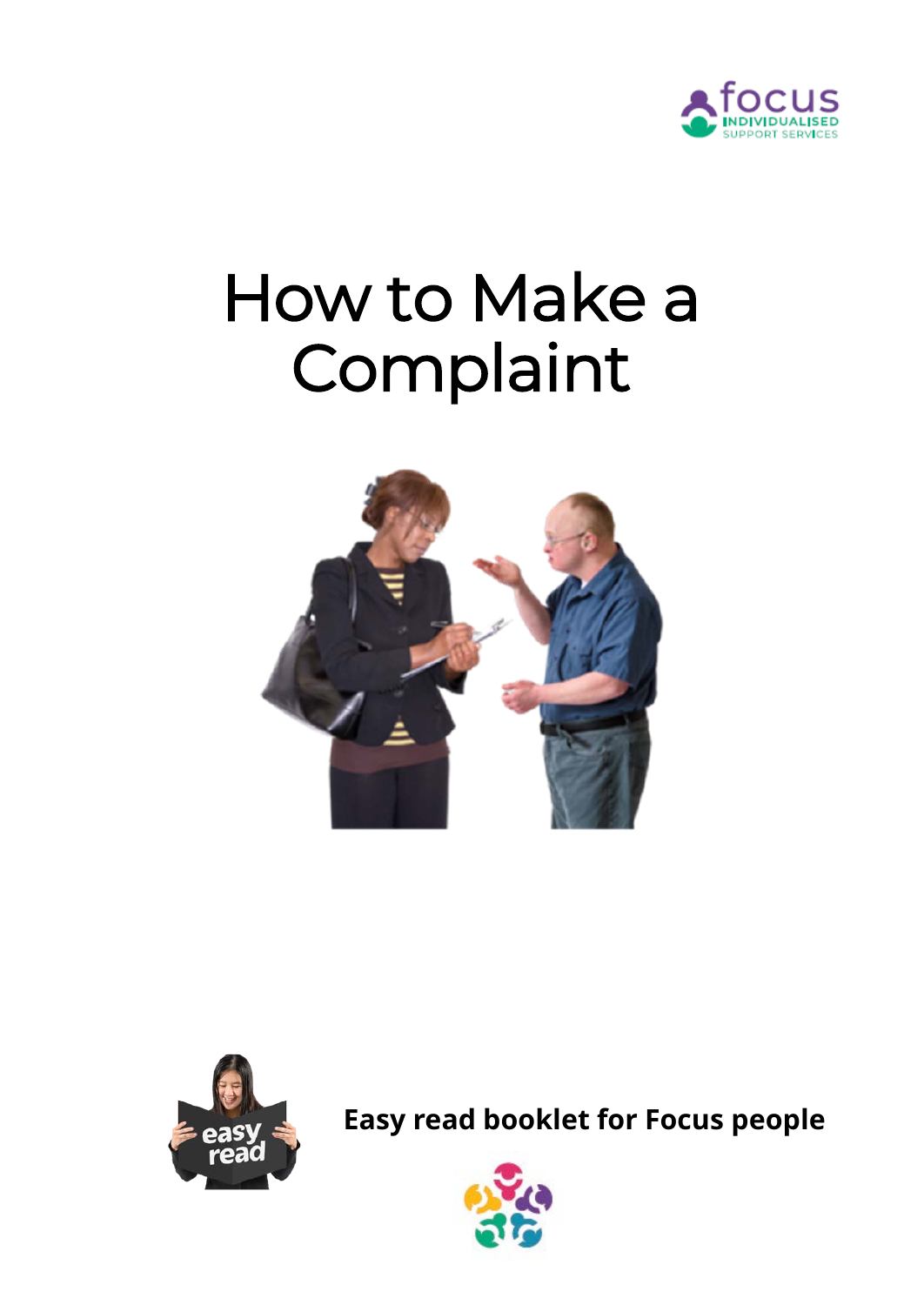# You can get help with this book



You can get someone to help you



#### Read this booklet



Know what this booklet is about.



Find more information for you.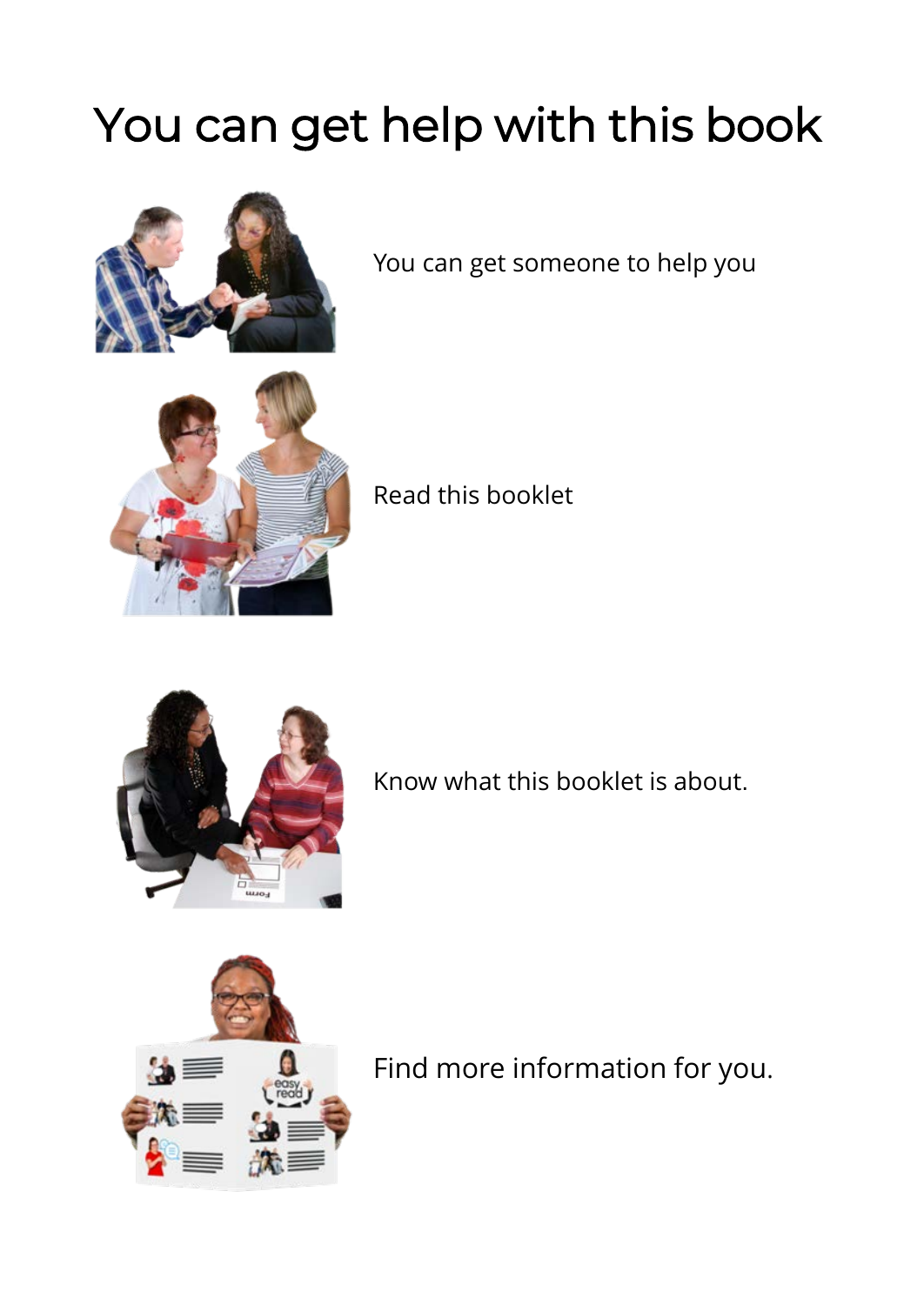### About this Book



This book is about how to make a **complain**t

#### **Complaint** means



You are not happy about something

**and**



You tell someone.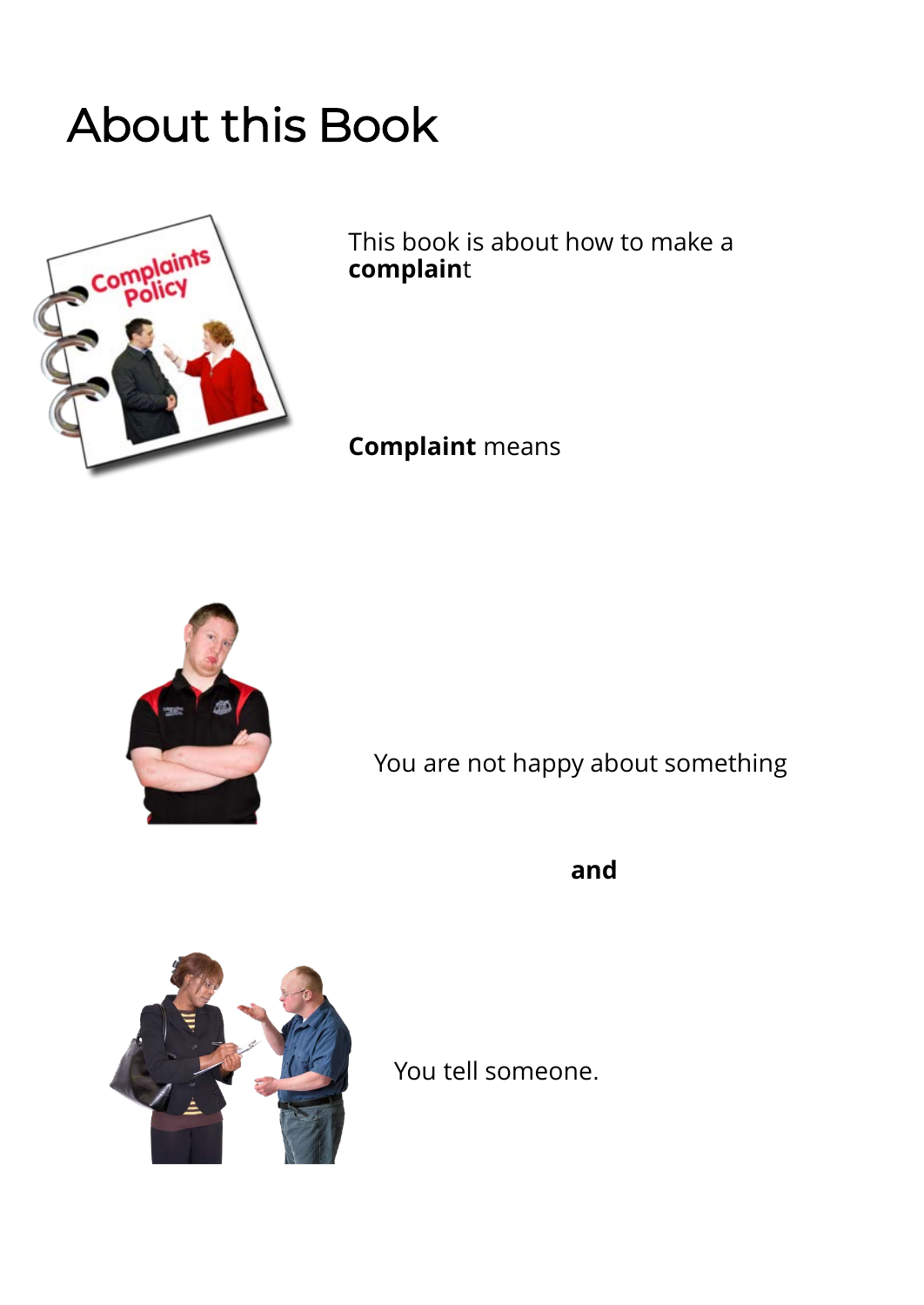

#### We want you to tell us



If you are not happy about something we are doing or not doing



You can ask your family, a friend, or a staff member you trust to help you make a complain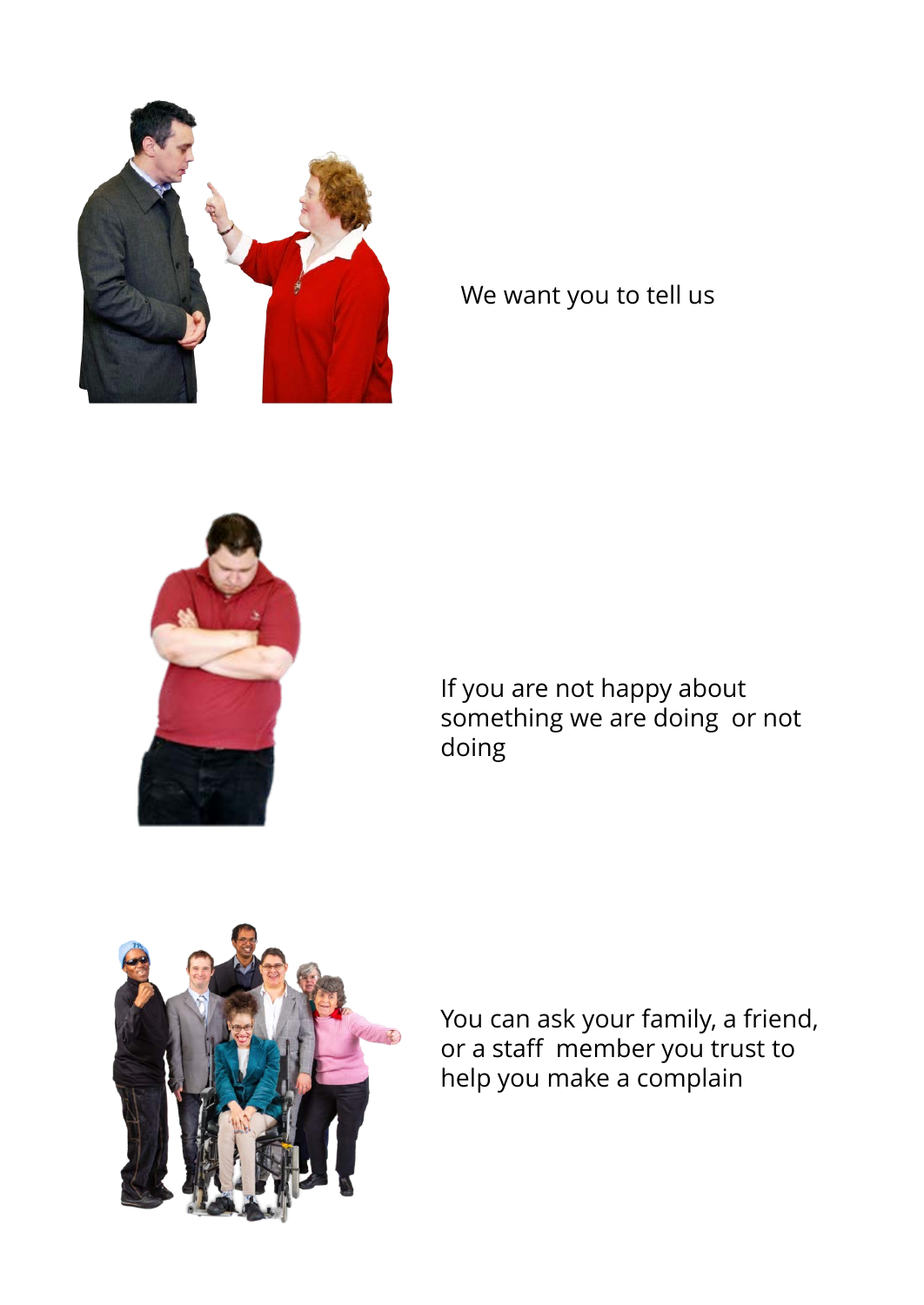

You can also ask us to help you find an advocate

An advocate is someone who will support you to speak up and be heard



They can help find information



They can speak on your behalf.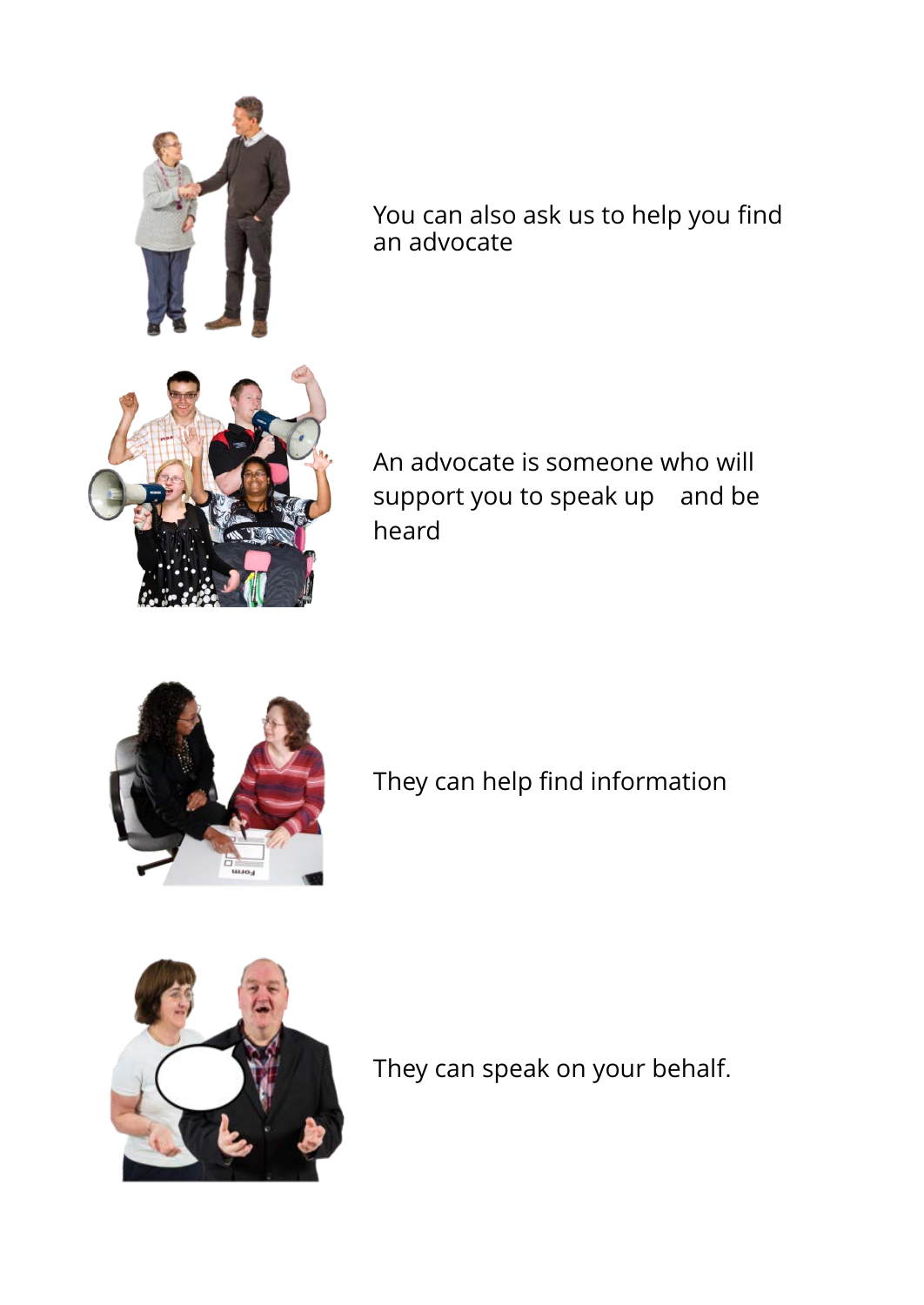## What can you complain about?



You can complain about Focus services



That are bad



That are not safe



You can complain about how a staff member made you feel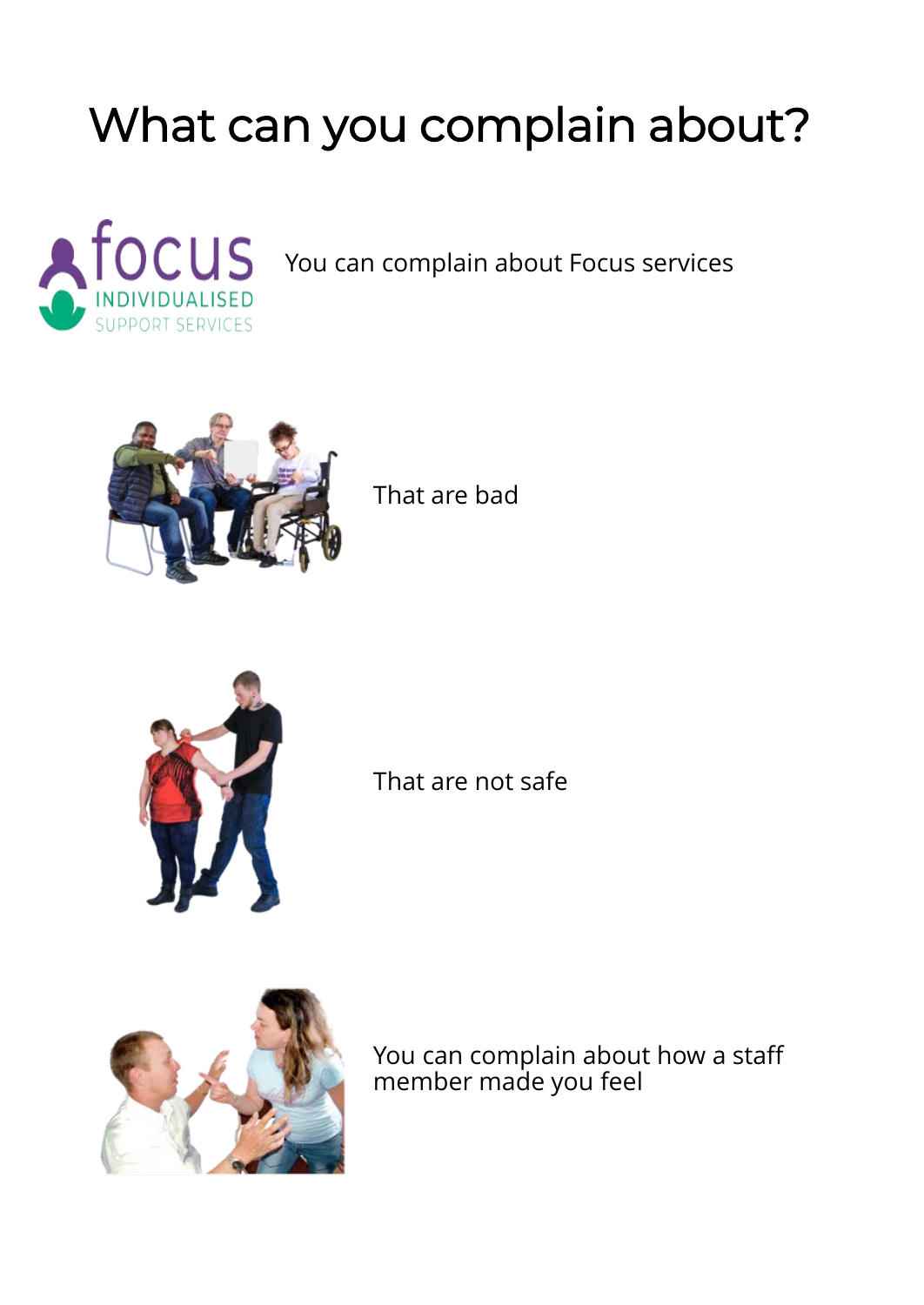

Your complaint will be written down



But it will be kept private too



Private means we will only share your personal information

if you say **yes** 



Or if you are not safe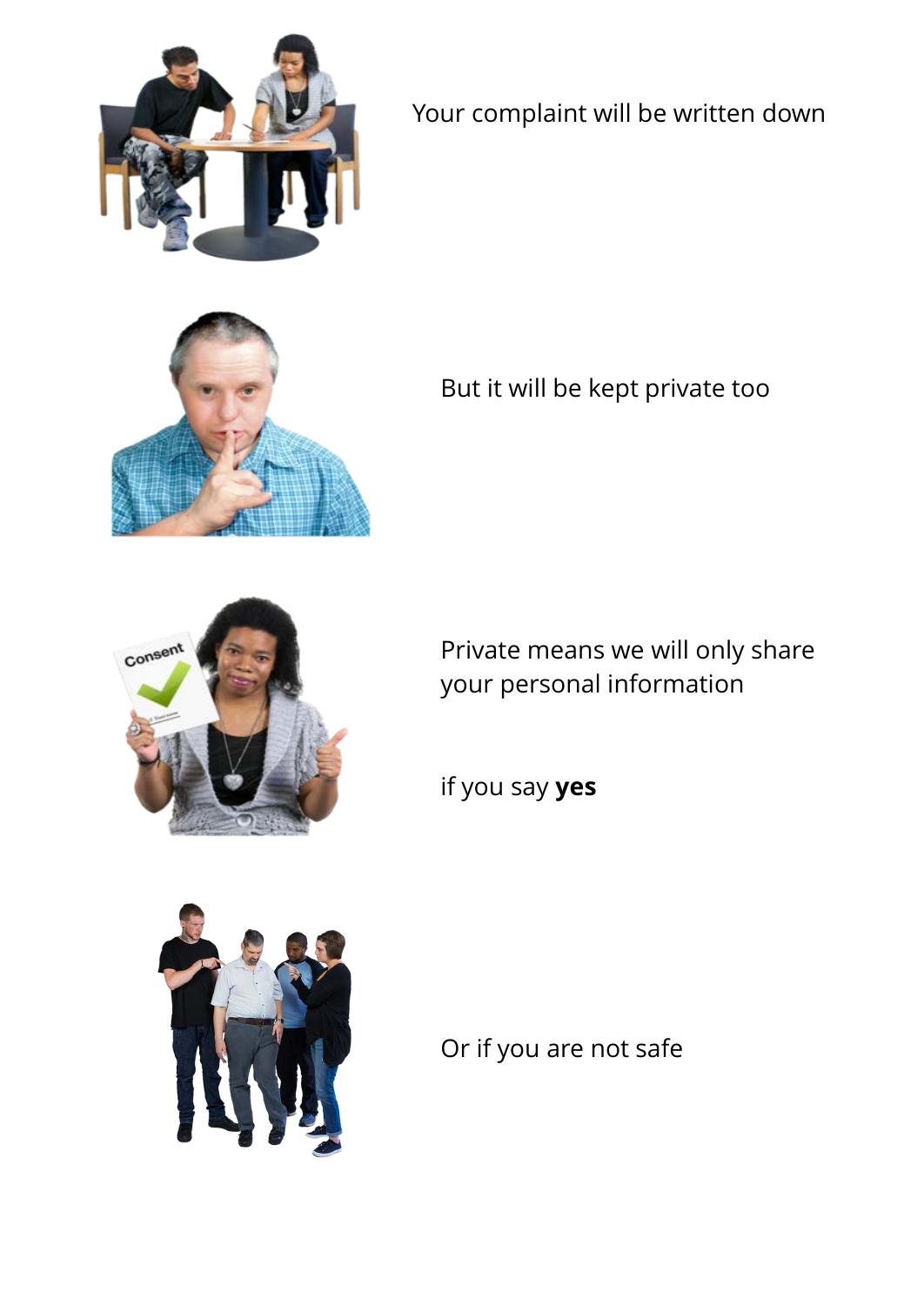

Someone who is not involved with the issue will listen to your complaint



You will be told what is happening as your complaint is handled



You will be treated fairly.



Nothing bad will happen to you because of your complaint